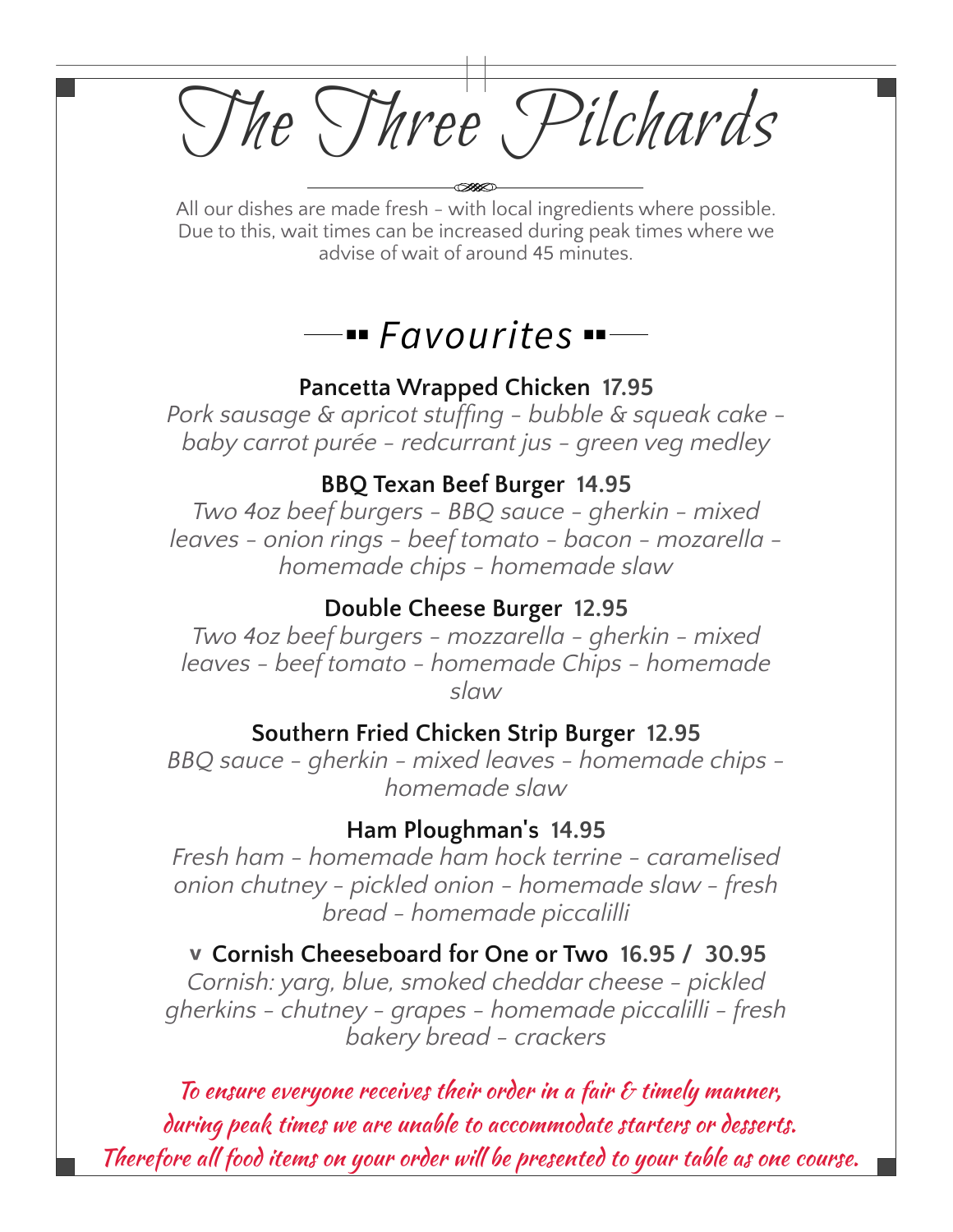# †… **Bubble & Squeak Cake 8.95**

*Fried duck egg - pea purée* – \*Add homemade ham-hock terrine £1.95 –

## **Slowly Braised Steak & Ale Pie 16.95**

*Mashed potato & cheese topping - green veg medley*

## … **Curried Lamb Kebab 17.95**

*Crispy onions - butternut squash purée - pineapple salsa full salad - poppadom*

# *Fish Dishes*

# **Crab Bisque 8.95** *Fresh bakery bread - Cornish butter - crème fraîche chive*

# **Locally Sourced Fish & Chips 17.45**

*Cod in cider batter - hand-cut chips - garden peas homemade tartare*

# **Melt-in-the-Middle Fish Cake 15.95**

*Smoked haddock, cod & chive cake - Cornish yarg sauce homemade chips - salad garnish*

#### **10 Garlic Tiger Prawns 15.95**

*Peeled tiger prawns, oven baked in garlic butter - fresh bakery bread - salad garnish*

## … **Our Famous Fish Pie 18.95**

*Locally sourced fish - smoked haddock - peeled prawns garden peas - garlic, cream & chive sauce - chive & mozzarella mash - green veg medley*

To ensure everyone receives their order in a fair  $\epsilon$  timely manner, during peak times we are unable to accommodate starters or desserts. Therefore all food items on your order will be presented to your table as one course.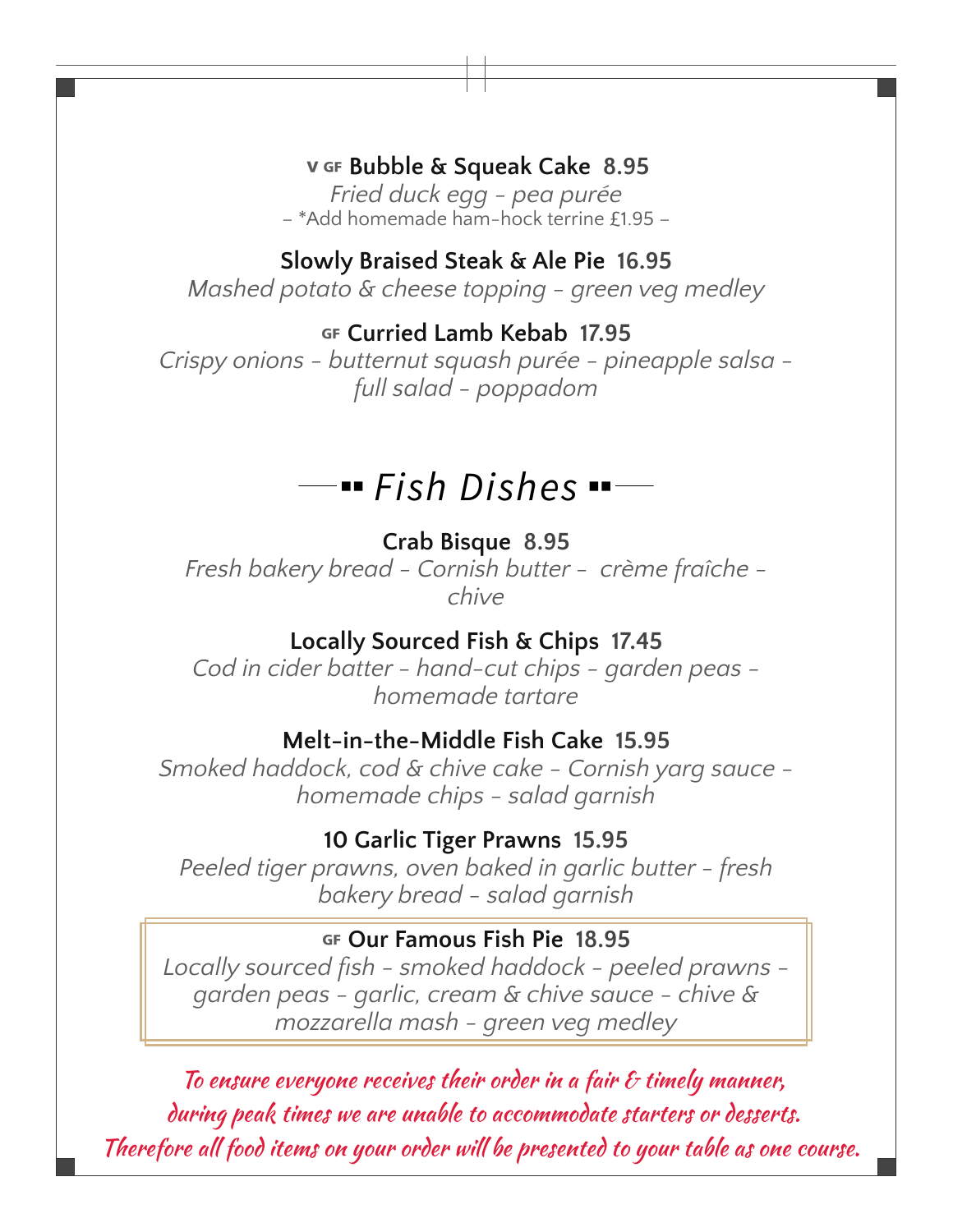## **The Pilchards Cold Platter for One or Two 21.95 / 38.95**

*Home-smoked tiger prawns - 'hot smoked' salmon fillet smoked mackerel - crevettes - Greenland prawns pickled mussels - green lip mussels*

## … **Cold Prawn Trio Salad 17.95**

*Chilled Greenland prawns - 'shell-on' crevettes - tiger prawns - poppadom - pineapple salsa*

# *Vegetarian & Vegan*

#### ¼… **Vegan Indian Platter 14.95**

*Indian inspired parsnip, squash & sweet potato curry poppadom - homemade onion bhaji - white rice - mango chutney*

#### ¼… **Bean & Vegetable Shish Kebab 14.95**

*Crispy onions - pineapple salsa - full salad - poppadom*

#### ¼… **Chef's Special Ratatouille 14.95**

*Roasted butternut squash bowl - vegetable ratatouille rich tomato & basil sauce - lemon & thyme roasted new potatoes*

#### † **Cajun Breaded Halloumi Burger 14.95**

*Spiced tomato chutney - mixed leaves - gherkin - beef tomato - homemade slaw - homemade chips*

To ensure everyone receives their order in a fair  $\epsilon$  timely manner, during peak times we are unable to accommodate starters or desserts. Therefore all food items on your order will be presented to your table as one course.